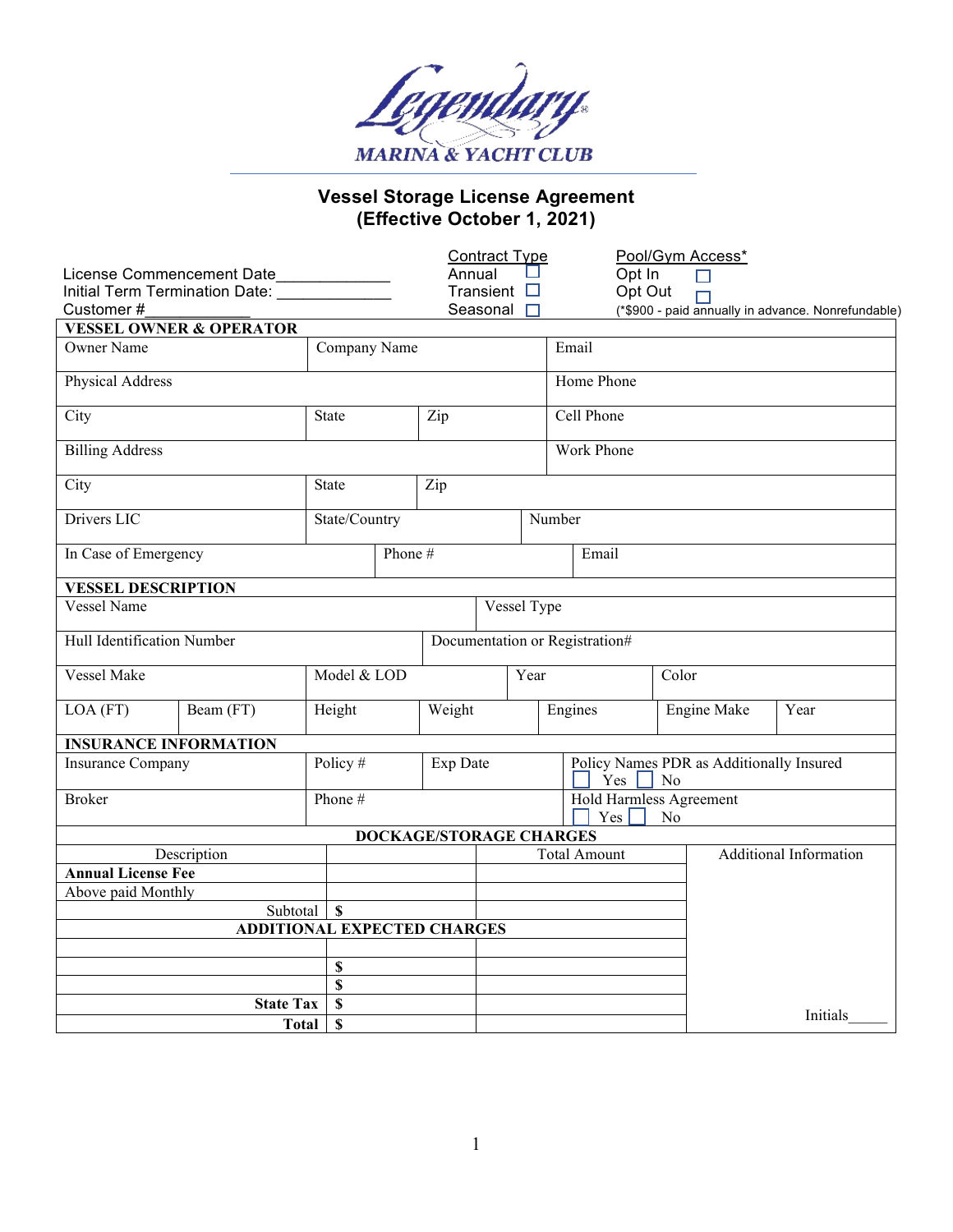## **Vessel Storage License Agreement:**

1) The Parties; License. In consideration of the license fees and covenants hereinafter set forth, **LYC Destin, LLC,** a Florida limited liability company, the address of which is 4603 Legendary Marina Drive, Destin, FL 32541 (the **"Licensor")** hereby grants a license to the Vessel Owner (stated above), and Vessel Owner accepts from the Licensor, the license described herein (the "**License**") upon the terms herein to have the Vessel stored in or at Vessel Owner's marina located at Licensor's address above (the "**Marina**") for the Term (defined below) subject to earlier termination as provided below. This is a license agreement only and not a lease and the Vessel Owner shall not obtain any estate in the Marina or any part thereof including, without limitation the boat slip or slips (the "**Slip**") where the Vessel is stored from time to time whether in or outside the barn.

2) Charge Authorization. Vessel Owner hereby authorizes Licensor to charge the account or credit card provided by Vessel Owner on the separate "**Charge Authorization**" form provided and updated from time to time by Vessel Owner for all license fees and all purchases of goods or services by Vessel Owner, when they occur, on the first day of each month. Authorization will be cancelled on the same date Vessel Owner's Vessel is removed from the Marina (as defined in Paragraph 2 of this Agreement) only after all amounts due by Vessel Owner have been charged to such account or credit card and the required advance notice is given by Vessel Owner to Licensor and Vessel Owner has met all the terms of this Agreement.

3) Term**.** The term of the License provided by this Agreement shall begin on the License Commencement Date stated above (the "**Commencement Date**" ) and end at 5:00 pm (Central Time) on Initial Term Termination Date stated above. Unless otherwise provided above, IF THIS IS AN **ANNUAL LICENSE AGREEMENT, IT** SHALL BE AUTOMATICALLY RENEWED FOR ADDITIONAL PERIODS OF (1) YEAR EACH, UNLESS TERMINATED BY EITHER PARTY, GIVING AT LEAST THIRTY DAYS (30) PRIOR WRITTEN NOTICE TO THE OTHER PARTY, PRIOR TO THE END OF ANY ONE (I) YEAR TERM. THE TERM IS SUBJECT TO EARLY TERMINATION AS PROVIDED HEREIN AND MAY BE TERMINATED BY LICENSOR AT ANY TIME ON ONE DAY'S NOTICE.

4)License Fee.The License Fee for one year is as stated above and is payable monthly as stated above plus applicable sales taxes. No License Fee credit or offset will be provided due to any equipment failure at the Marina. *The annual license fee shall be subject to change by Licensor commencing on the first anniversary of the original Commencement Date and continuing.*

5)Early Termination Fees. The Term may be terminated before the end of the then current Term by Vessel Owner upon payment of the early termination fees provided below.

| If Vessel Owner terminates the Term prior to the end of | Then Vessel Owner agrees to pay an early termination |  |  |  |  |  |
|---------------------------------------------------------|------------------------------------------------------|--|--|--|--|--|
| the then current Term and the remaining portion of that | fee at the date of termination equal to:             |  |  |  |  |  |
| Term after termination is:                              |                                                      |  |  |  |  |  |
|                                                         |                                                      |  |  |  |  |  |
| 9 months or more                                        | Six month's License Fee                              |  |  |  |  |  |
| 6 months or more but less than 9 months                 | Four month's License Fee                             |  |  |  |  |  |
| 3 months or more but less than 6 months                 | Two and one-half month's License Fee                 |  |  |  |  |  |
| Less than 3 months                                      | One month's License Fee                              |  |  |  |  |  |

THE ATTACHED STANDARD TERMS ARE INCORPORATED HEREIN AND ARE A PART OF THIS VESSEL STORAGE LICENSE AGREEMENT AND BY SIGNING BELOW VESSEL OWNER ACKNOWLEDGES RECEIPT OF THE STANDARD TERMS AND AGREES TO SUCH TERMS.

This License Agreement for use of Legendary Marina facilities in accordance with the terms and conditions set forth herein. I have read and understood the License Agreement, herein receipt of which is acknowledged. I am the lawful owner or authorized representative of the Vessel described above and I agree to and I bind the Vessel to the provisions of this Agreement and that this Agreement is executed relying upon the credit of the Vessel and the Vessel Owner. I acknowledge receipt of a complete copy of this Agreement, including the Standard Terms.

We look forward to providing you an outstanding boating storage experience.

IN WITNESS WHEREOF, the parties have executed this Agreement as of the \_\_\_ day of \_\_\_\_\_\_, 202.

**Licensor:**

**LYC Destin, LLC Vessel Owner:**

By: Its

[print name]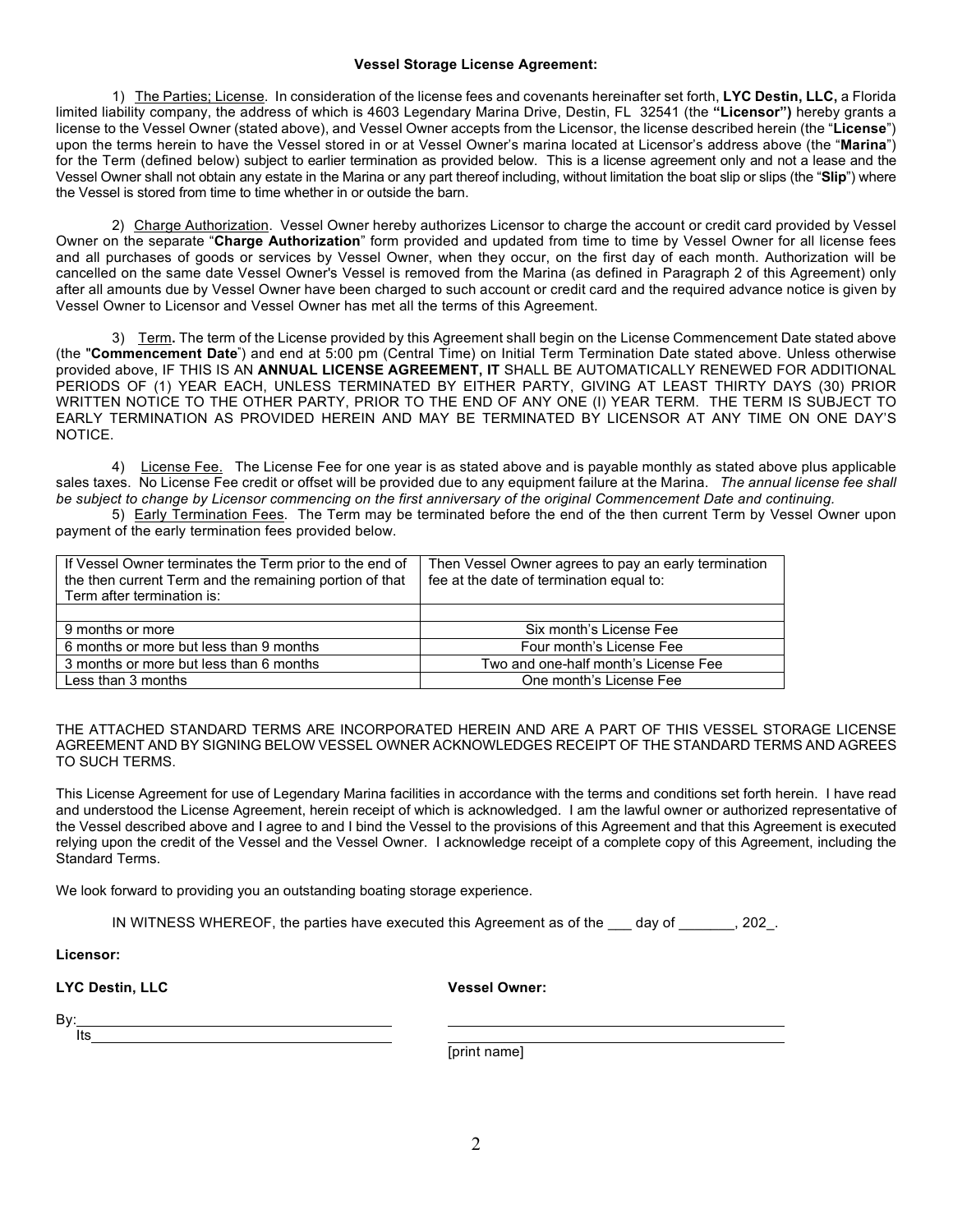## **VESSEL STORAGE STANDARD TERMS**

These terms are incorporated in and made a part of the Vessel License Agreement to which they are attached:

(1) Liens**.** Vessel Owner acknowledges that Licensor has, and shall have, a lien upon the Vessel and its machinery, components and contents, for amounts due under this Agreement including all amounts for good and services provided by or at the direction of Licensor for the benefit of the Vessel as well as any damages caused by or contributed to by the Vessel or the Vessel Owner and Vessel Owner's employees, officers, owners, guests, invitees or agents (collectively with the Vessel Owner the "**Vessel Owner Parties**") to the property of Licensor or any third party. Vessel Owner also grants the Licensor a security interest in the Vessel and its components and contents to secure all amounts due Licensor hereunder and grants Licensor the right to file notice of such liens or security interest in all applicable public records.

(2) Use & Conditions**.** Subject to the term of this Agreement and the Marina Rules and Regulations, Vessel Owner shall have the right to have the Vessel stored in the boat barn maintained by Licensor in the Slip described above or such other slip in the barn or outside of the barn as determined from time to time by Licensor. Vessel Owner agrees that any assignment of a Slip whether or not described above may not be permanent and Licensor may relocate the Vessel one or more times to other slips or outside of the barn. The VESSEL SHALL BE FOR PRIVATE AND PERSONAL USE ONLY. THE VESSEL SHALL NOT BE AVAILABLE FOR HIRE FOR FISHING, SIGHTSEEKING, TOWING, ETC.

(3) Access. It is the Vessel Owner's responsibility to control those persons using the Vessel by maintaining key security. Licensor has no need or desire to have access to such keys and Licensor shall have no liability whatsoever related to any such keys. Vessel Owner shall be responsible for any use of the Vessel upon any scheduled launch (using BoatCloud or otherwise) by Vessel Owner or anyone given access to such programs by Vessel Owner. Neither Vessel Owner nor any of Vessel Owner Parties shall have the right to enter the barn nor shall they have any direct access to the Vessel while within the barn.

(4) Relationship between Parties. It is mutually agreed that Licensor shall not he held liable in any manner for the safekeeping or condition of the Vessel, and is not responsible therefor as landlord, warehouseman, liveryman or bailee, for any actions of Legendary Assets and Operations LLC, d/b/a Legendary Marine. Legendary Assets and Operations LLC, d/b/a Legendary Marine is not affiliated with Licensor and Licensor shall have no liability for any damage caused while the Vessel or any related property is in the possession of, or being serviced by, Legendary Marine.

(5) Condition of Vessel and Equipment. Vessel Owner warrants that Vessel Owner will, at Vessel Owner's expense, maintain the Vessel and equipment in a clean, seaworthy, sanitary, and fully operational condition at all times, and that the Vessel will be regularly repaired and maintained and that Vessel Owner shall timely pay all taxes and governmental license fees related to the Vessel. Owner's Vessel shall not create a fire hazard, eyesore, or sinking hazard. Vessel Owner shall keep the Vessel properly moored or delivered to Licensor for storage. Electrical cords and electrical devices other than marine grade UL which are "factory installed" approved are strictly prohibited. Without limiting the foregoing, the Owner is solely responsive for assuring that all bilge pumps are fully operational at all times and that all drains are functioning as designed whether the Vessel is stored in the barn or temporarily located outside of the barn in an external rack or in a wet slip.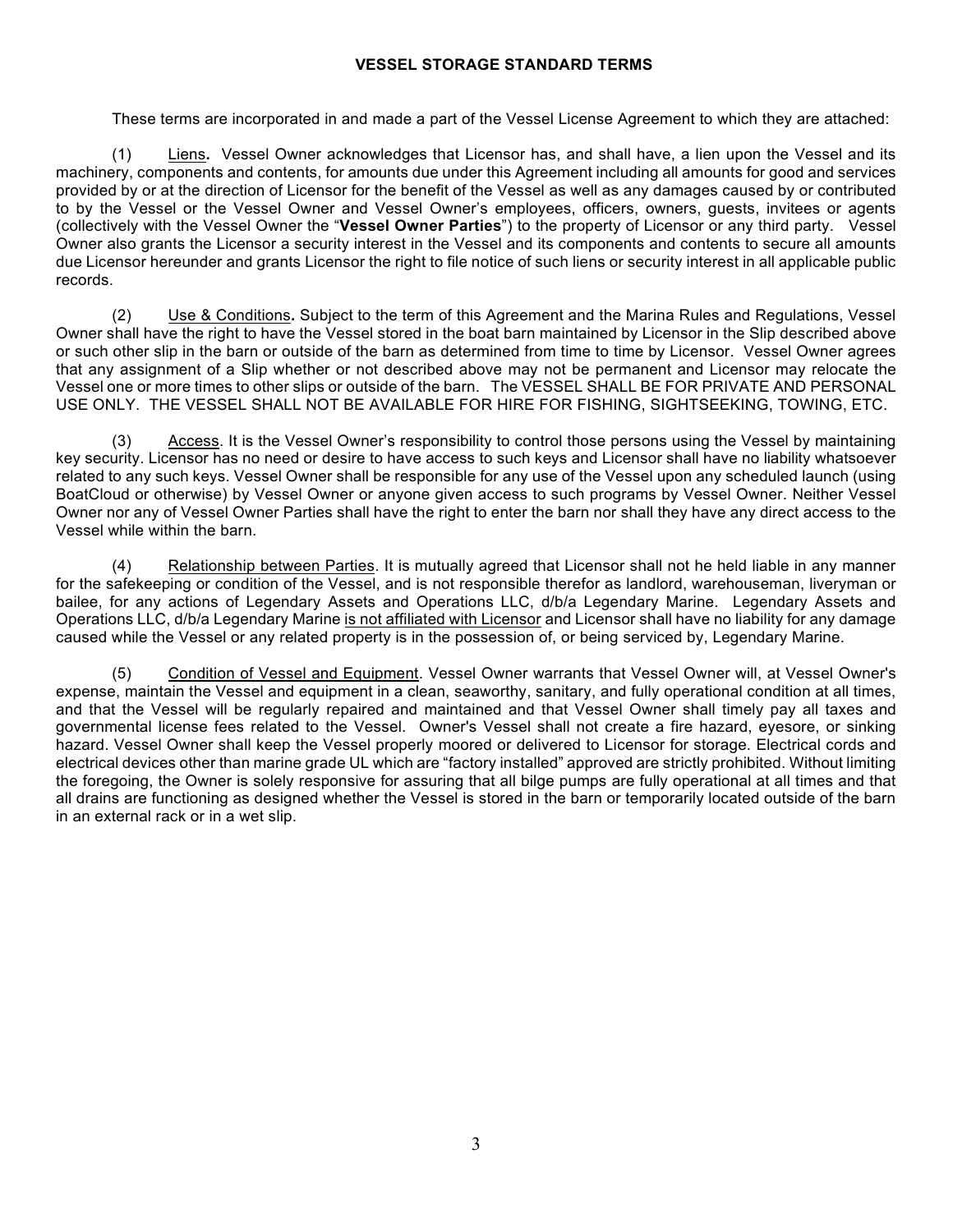(6) Liability Limitation. Licensor's charges are for storage only and do not include any premium for insurance against damage to the Vessel. If Licensor were to provide such coverage, the storage charges would be higher. Accordingly, the Vessel Owner is required to obtain and maintain in effect insurance on the Vessel as provided in this Agreement. The Licensor is not an insurer against damage to, or caused by, the Vessel. The License is used by the Vessel Owner at the sole risk of Vessel Owner. Vessel Owner and Vessel Owner's heirs and assigns. hereby waives any and all claims against and Licensor for any and all liability or responsibility to Vessel Owner or anyone claiming through or under Vessel Owner for any loss or damage for personal injury, loss of life, loss or damage to the Vessel and any other property of Vessel Owner Parties, personal or otherwise and whether arising in tort or contract or bailment laws or otherwise (collectively, "**Damages**") excluding only intentional wrongdoing. Licensor, its owners, officers, employees and agents shall have no liability whatsoever for, and Vessel Owner Parties waive any claim for (i) and Damages related to the Vessel, its storage, launching, retrieval, movement (expressly including, without limitation damage by forklift and damage to ) or use of the Vessel except for the gross negligence or willful misconduct to the employees of Licensor, (ii) damage or loss of or to the Vessel, any protrusions such as trim tabs, rudders, speedometers, swim ladders, antennae, outriggers, Bimini tops, thru hull fittings, cameras, transducers, underwater exhaust, running gear and contents such as fishing equipment, life preservers, ski or electronic equipment or any other items of personality items stored in the Vessel or at the Marina. Vessel Owner is advised to remove all items not permanently attached to the Vessel while the Vessel is in storage. Vessel Owner hereby accepts the condition of the Marina (including slip dry storage area, docks, piers and wet slips) "AS IS" and Vessel Owner acknowledges that Licensor makes no express or implied warranty as to the condition of the slip, the water, the depth of the water, the common areas, or utilities, gangways, fences, doors, piers, docking lines locks, or any other aspect of the Marina. Further:

(a) Equipment Compatibility. Should a question arise whether or not a Vessel is rack storable and/or forklift moveable, it shall be Vessel Owner's responsibility to seek through Vessel manufacturer, an answer to the question. Marina shall not be held responsible for damage to any Vessel not deemed rack storable and/or forklift moveable and any such damage shall be at the sole cost and expense of 'Vessel Owner.

(b) Loss or Damage**.** VESSEL OWNER FURTHER ACKNOWLEDGES THAT IT IS SOLELY VESSEL OWNER'S RESPONSIBLE FOR PREPARING THE VESSEL AND ITS BELONGINGS FOR DRY STORAGE AND STORAGE OUTSIDE THE BARN ON A RACK OR IN THE WATER, ALL IN ACCORDANCE WITH ALL GUIDELINES AND REGULATIONS OF LICENSOR. LICENSOR IS NOT RESPONSIBLE FOR THE STRUCTURAL INTEGRITY OF ANY VESSEL OR THE VESSEL'S COMPATIBILITY WITH MARINA VESSEL HANDLING EQUIPMENT OR STORAGE SUPPORT SYSTEMS

(c) Limit of Liability. IF NOTWITHSTANDING THE LIMITATIONS OF LIABILITY CONTAINED IN THIS AGREEMENT. LICENSOR SHOULD BE DETERMINED TO BE LIABLE TO VESSEL OWNER FOR DAMAGES TO PERSON OR PROPERTY, LICENSOR'S LIABILITY SHALL BE LIMITED TO A SUM EQUAL TO THE REIMBURSEMENT OF VESSEL OWNER'S APPLICABLE INSURANCE DEDUCTIBLE UPON PROOF OF PAYMENT BY VESSEL OWNER. IN NO EVENT SHALL LICENSOR BE LIABLE FOR CONSEQUENTIAL DAMAGES, ECONOMIC LOSS OR PUNITIVE DAMAGES REGARDLESS OF CAUSE OF THE LOSS OR CLAIM OF FORESEEABILITY.

(7) Indemnity. The Vessel Owner and his/her heirs and successors shall protect, defend, indemnify and save Licensor harmless from any and all Damages claims, penalties or demands including court costs and attorneys' fees, including appeals, whatsoever arising directly or indirectly out of or from (a) the use or storage of the Vessel, (b) the acts of any of the Vessel Owner Parties; (c) any breach or default in the performance of any obligation of Vessel Owner under this Agreement: and (d) any act, omission or negligence of Vessel Owner Parties.

(8) Insurance. Vessel Owner agrees to have the Vessel covered by a full marine insurance package (hull coverage for the full insurable value thereof as well as indemnity and liability coverage) with liability insurance in an amount as may be reasonably requested by Licensor from time to time but less than \$500,000 which shall include environmental impairment liability (including, without limitation, pollution), and including coverage at limits no less than set by the federal government. The Licensor also requires that the Marina and Licensor be named as an **additional insured** on the Vessel Owner's policy and such policy shall contain a waiver of all subrogation against the Licensor and the insurer, and such policies shall provide that they may not be canceled for any reason unless and until Licensor is given thirty (30) days' notice in writing by the insurance company. Vessel Owner shall provide copy of the certificate of insurance demonstrating compliance with the terms hereof to Licensor upon request. When requested, that certification shall be filed on or before the Commencement Date and Vessel Owner shall be required to maintain in the office or Licensor, a copy of the certification of insurance demonstrating compliance with the terms of this Agreement. All such renewal or replacement certificates shall he filed with Licensor on or before the expiration date of the previously filed certificate of insurance. Failure to provide such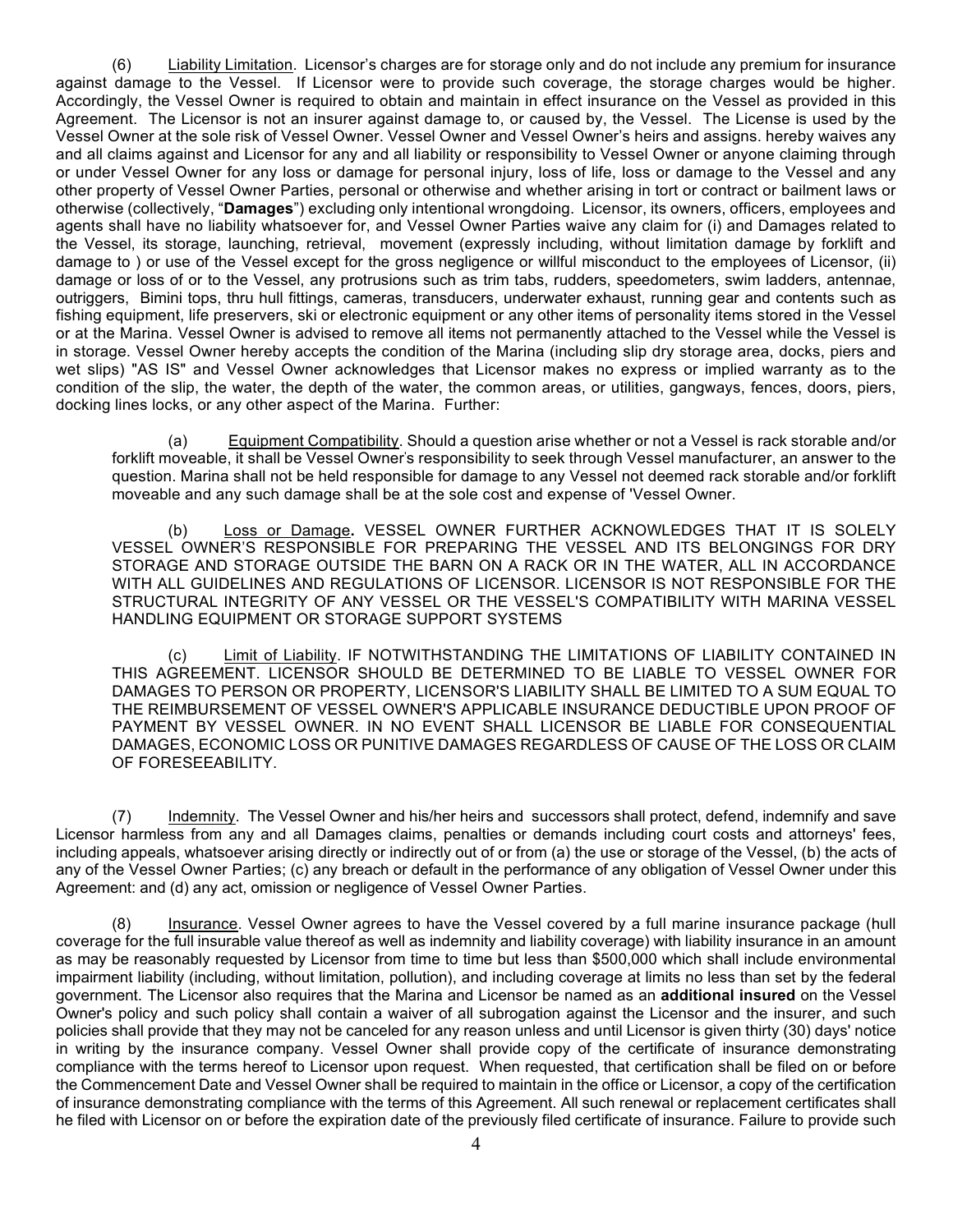certificate within five (5) days shall be a default hereunder and Licensor may remove the Vessel at Vessel Owner's expense from the Marina.

(9) Assignment. This Agreement is license for storage of the above-described Vessel only. Vessel Owner may not transfer or assign this Agreement or the License in whole or in part to any third party without Licensor's prior written consent which may be withheld in Licensor's sole discretion. If the slip or any rights under the License are to be offered to any third party, such offer may be made only through Licensor.

(10) Endangerment. Vessel Owner is responsible for the acts and inactions of Vessel Owner Parties causing injury or damage to other persons, piers or other Vessels; and Vessel Owner shall be responsible for ensuring that all such persons comply with the Marina Rules and Regulations and do not engage in disorder or indecorous conduct that might injure a person, cause damage to property or harm the reputation of the Marina and Licensor. Violation of the foregoing is cause for immediate removal of the Vessel in question from the Marina. Children and pets must he controlled by Vessel Owner to ensure the peace and privacy of other Marina guests.

(11) Environmental. Vessel Owner Parties shall not take any action inconsistent with keeping the Marina clean and orderly and in a first-class condition. Vessel Owner Parties shall not dump any solid waste (whether biodegradable or not) on the Marina or in the waters adjacent to the Marina. In addition, there shall be no dumping, generating, or storing by Vessel Owner Parties of any gasoline, oil, pollutants or any other hazardous or flammable materials except within factory installed fuel tanks maintained in good condition. Vessel Owner shall indemnify and save Licensor harmless from and against all costs, expenses, injunctions, fines, penalties and attorney's fees imposed against and incurred by Licensor either directly or indirectly from breach of this Paragraph

(12) Vessel Repairs. Neither Vessel Owner nor an outside contractors, organizations or individuals will be allowed to undertake any work on the Vessel in the Marina complex without the prior written consent of Licensor. Additionally, outside contractors working on Vessel Owner's Vessel must have marina general liability insurance in the amount of at least \$1,000,000, marina operator's legal liability or ship repairer's liability in the amount of at least \$1,000,000, umbrella liability coverage of at least \$1,000,000, environmental impairment liability of at least \$1,000,000 and workers' compensation insurance as required by applicable law. If Licensor moves the Vessel to accommodate any such work, Licensor may charge Vessel Owner a standard fee for such movement. Vessel Owner is responsible for assuring that all outside contractors engaged by Vessel Owner comply with all applicable requirements, Rules and Regulations of the Marina.

(13) Advertising. Advertising or soliciting shall not be permitted on the Vessel other than such Vessels that may be for sale through the Marina or through Legendary Marine. No other parties shall be permitted to market or show the Vessel within the Marina.

(14)Default.

(a) Each of the following shall constitute an 'Event of Default' hereunder: (i) if Vessel Owner shall fail to pay any license fee or other monetary amount within five (5) days from its due date in accordance with the terms of this Agreement; or (ii) if Vessel Owner shall fail to keep or perform or abide by any other requirement, term, condition, covenant or agreement of this Agreement or the Rules and Regulations now in effect or hereafter adopted or orally given to Vessel Owner by Licensor pursuant to the terms of this Agreement: or (iii) if 'Vessel Owner' s interest in this Agreement or the License shall be subjected to any attachment, levy or sale pursuant to any order or decree entered against Vessel Owner in any legal proceeding and such order or decree shall not be vacated within fifteen (15) days of entry thereof:

(b) Upon the occurrence of an Event of Default, Marina, in addition to all other rights and remedies provided by law, shall have the right without notice or demand and at the option of the Licensor, immediately to terminate this Agreement and the License, to re-license the use of the Slip, with or without terminating this Agreement and to collect from the Vessel Owner any damages resulting from the default, including but not limited to, reasonable attorney's fees and Licensor shall have the right to accelerate any license fee or other monetary amounts which would have been due over the remainder of the then current Term of the Agreement. Upon any termination of the License pursuant to this Agreement, Licensor may, without liability to anyone for trespass or conversion, (i) remove the Vessel and any other property located in or about the Marina, whether belonging to the Vessel Owner or otherwise and store such Vessel and/or property at the Vessel Owner's expense and/or (ii) take such action as may be required (including, without limitation, attaching the Vessel to a dock) and prohibit the movement of the Vessel. The Vessel and/or property so removed or left upon the Marina shall be deemed abandoned if the Vessel Owner has made no written demand for it within ten (10) days of the termination of this Agreement or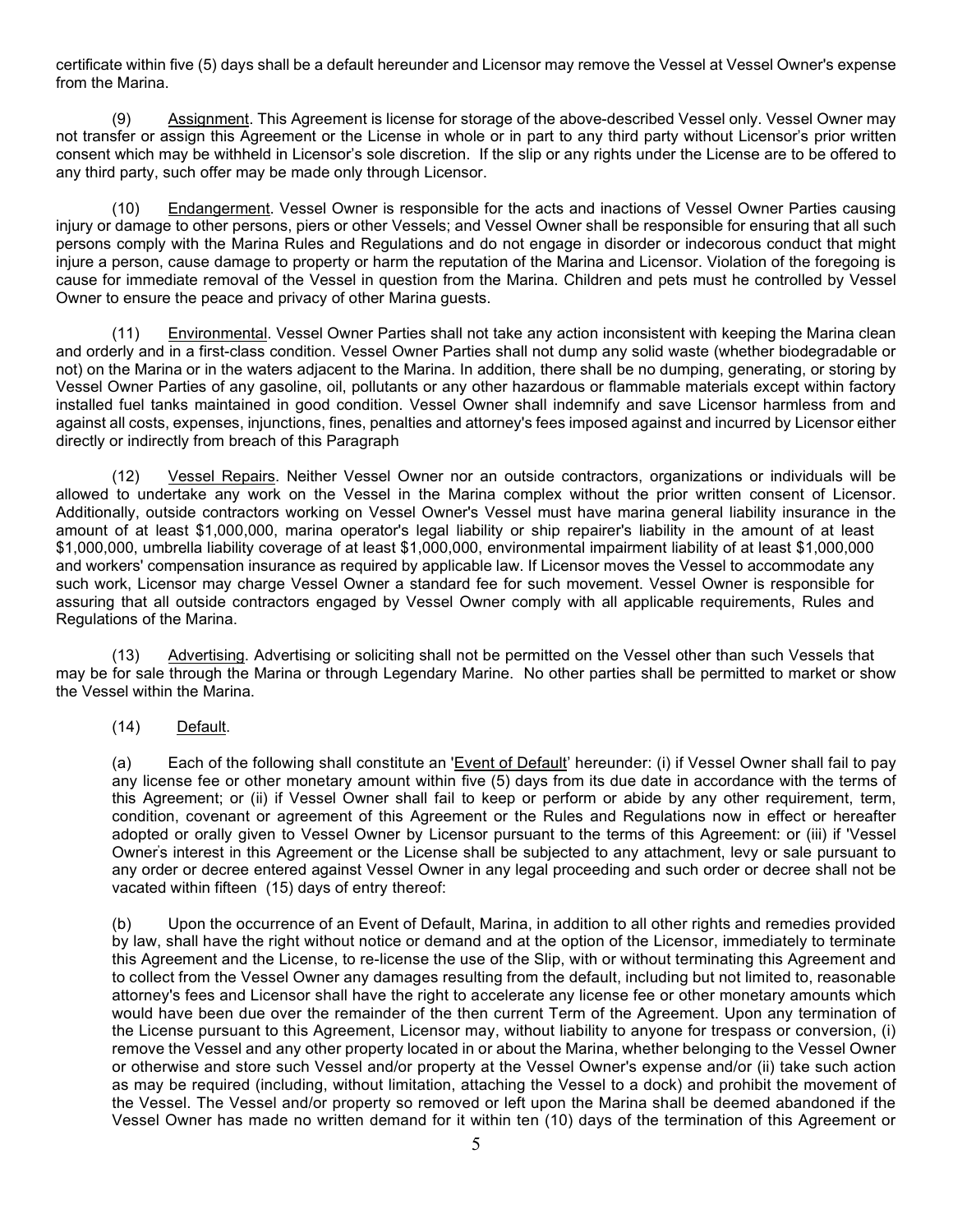Vessel Owner's payment of expenses, if any, incurred by Licensor in removing and storing the Vessel and/or property. If the Vessel Owner, however, makes no demand or if the Vessel Owner fails to remove the Vessel and/or property, Licensor shall be entitled to a lien and security interest in the Vessel and any such property so removed securing the payment of any sums owed by the Vessel Owner to Licensor under this Agreement. With respect to such security interest, Licensor shall have all the rights of a secured creditor under applicable law.

(c) In additional to the above if the Vessel is left at the Marina for longer than six months without making any payments, it shall be deemed that the Vessel has been abandoned. When the Vessel is considered abandoned, the Marina reserves the right to file a lien and to transfer the Vessel's title to the Licensor. The Licensor would then become the registered owner of the Vessel with all rights the owner would have, including but not limited to, selling the Vessel to pay off all amounts due Licensor with the Licensor having the right to keep all proceeds from the sale, even if sales price is in excess of the amount owed to the Marina. Owner hereby grants the Licensor a power of attorney coupled with an interest to affect such transfer.

(15) Live Aboard. Vessel Owner agrees that the Vessel may not be used as a live aboard or otherwise as a place of residence.

(16) Amendment. Licensor reserves the right to amend this Agreement and or the rules and regulations to be adopted by Licensor from time to time. Licensor shall provide Vessel Owner with thirty (30) days' prior written notice of any changes to some.

(17) Vessel in Peril. Only pleasure Vessels in good and seaworthy condition, and under their own power shall be permitted in the Marina without Licensor's prior written consent. In the event an emergency occurs, Licensor reserves the right but not the responsibility to take such action as it deems necessary and prudent to safeguard the Vessel, the Marina and other Vessels, or property of Licensor or others. Licensor shall have the right, but not the obligation to move and operate the Vessel during emergencies or for the making of repairs when required at the sole discretion of the Licensor.

(18) Rules & Regulations. Vessel Owner shall be responsible to ensure that all Vessel Owner Parties comply with all Rules and Regulations promulgated (by Licensor. Such Rules and Regulations shall be posted in a conspicuous place at the Marina or otherwise made known to the Vessel Owner by posting, by email or otherwise and are made a part of this Agreement and Vessel Owner shall comply at all times with such. Rules and Regulations may be amended from time to time by Licensor. Swimming in or around the Marina is strictly prohibited.

(19) Non-Waiver. No waiver of any breach of any obligation or promise contained herein shall be regarded as a waiver of future breach of the same or any other obligation.

(20) Attorney's Fees & Jury Trial. In the event of Vessel Owner's breach hereunder, and Licensor retains an attorney to represent it with connection with such breach, then Vessel Owner agrees to pay to Licensor all reasonable attorney fees incurred by Licensor in connection therewith. If Licensor brings legal action in connection therewith, then Vessel Owner shall pay to Licensor all costs, expenses, and reasonable attorney's lees in connection therewith if Licensor prevails. LICENSOR AND VESSEL OWNER EACH KNOWINGLY WAIVE THEIR RESPECTIVE RIGHTS TO TRIAL BY JURY OF ANY CAUSE OF ACTION, CLAIM, COUNTER CLAIM, OR CROSS COMPLAINT BROUGHT BY EITHER LICENSOR AGAINST VESSEL OWNER, OR VESSEL OWNER AGAINST LICENSOR ON ANY MATTER ARISING OUT OF, OR IN ANY WAY CONNECTED WITH THIS AGREEMENT OR THE SUBJECT MATTER OF THIS AGREEMENT

(21) Casualty and Condemnation. If any material part of the Marina is damaged or destroyed by fire, storm, Act of God or any other casualty, or if any part of the Marina is taken for any public or quasi-public use under any governmental law. Ordinance or regulation by right of eminent domain or by private purchase in lieu thereof; Licensor shall have the right to terminate this Agreement upon prior written notice to Vessel Owner without any liability to Vessel Owner.

(22) Compliance with Laws. Vessel Owner shall comply with all requirements or any State or Federal statute, law or local ordinance or regulation applicable to Vessel Owner or its use of the premises, adjacent waters, or entry onto the Marina and shall save Licensor harmless from penalties, fines, costs, expenses or damages resulting from failure to do so.

(23) Notice. Any notice given by either party to this Agreement to or on the other shall be in writing and shall be (i) personally delivered, (ii) forwarded by registered or certified mail, return receipt requested, (iii) forwarded by nationally recognized courier service providing written confirmation of delivery or (iv) forwarded via e-mail with delivery receipt to the addresses of the parties specified in this Agreement. Notice shall be deemed to have been given or served when personally delivered or received by email, the first business day following deliver to a nationally recognized courier service, or five (5)